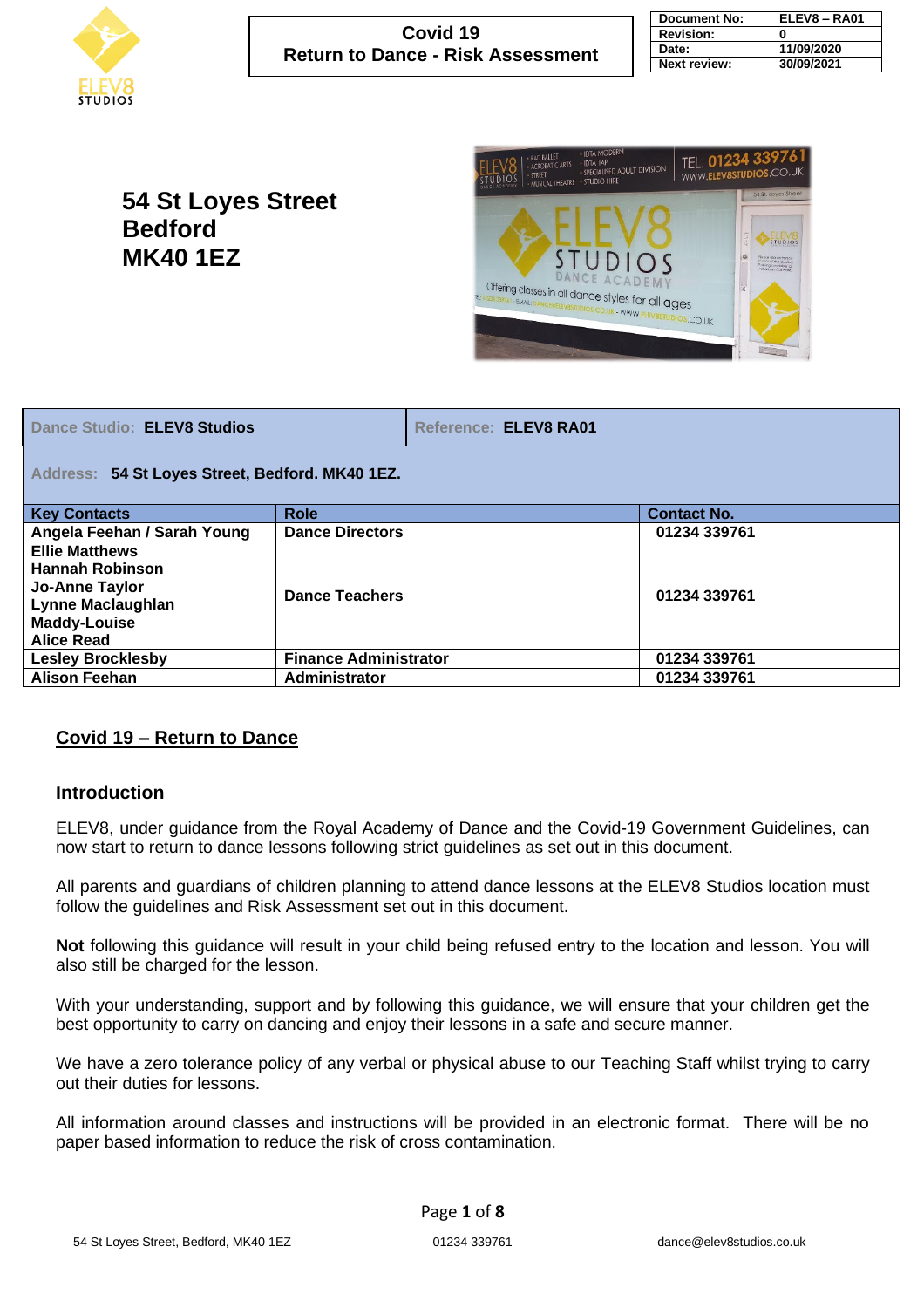

# **Location**

We have set out specific requirements for use of the dance studios at 54 St Loyes Street and this guidance document has been written to ensure we all follow the specific requirements.

If you do not follow these guidelines, it may result in access to the studios being denied and all dance lessons being cancelled until further notice.

#### **Dancing Procedures**

#### **Dance Wear**

- 1. Your child must be dressed in their dance outfit ready to dance. If they are not dressed, they will not be allowed to enter.
- 2. Footwear is only required where it is a part of the dance wear for that lesson. The floors have been treated with a Surface disinfectant with long-term effect, which lasts for up to 10 days. Your child can wear normal trainers or shoes to arrive in and carry their dance footwear in a bag and change them inside the studio. There are wooden shoe lockers at the entrance to each room to store footwear and equipment as you enter. Please ensure you keep all your belongings in your one section.
- 3. Shoe laces we recommend any shoes requiring laces are replaced with elastic for easy removal.
- 4. Teaching Staff will be wearing face shields when carrying out physical dance movements.
- 5. If any props (you will be advised if any are required) are needed for lessons, children must bring their own with their name detailed on the prop.
- 6. At the end of the class, children will collect any belongings and exit out the rear doors, escorted by the Dance Teacher to the exit for collection.
- 7. All children **under** the age of **eleven** years old, do not need to wear a mask.
- 8. Children **over** the age of **eleven** will be required to wear a mask, except when dancing (see below).

#### **Dancing / Lessons**

- 1. Support Bubbles will be of no more than 15 students in the building at one time.
- 2. Sanitisers will be available in the studios on all floors upon entry. Please ensure your child has washed their hands prior to arriving and uses the sanitiser upon entry prior to starting their class.
- 3. Your child will be required to wear a mask, if they are over the age of eleven, when arriving at the lesson.
- 4. During the lesson, masks will be removed, as dancers will be socially distanced using ground markers to ensure reasonable, social distancing is maintained.
- 5. If your child needs to use the toilet in the lesson, then these are located in the Common Room on the top floor. They must wash / sanitise their hands before and after use.
- 6. Please ensure that you highlight any concerns around personal toiletry / hygiene / sanitary issues that your child may have or require prior to the lesson start.

#### Page **2** of **8**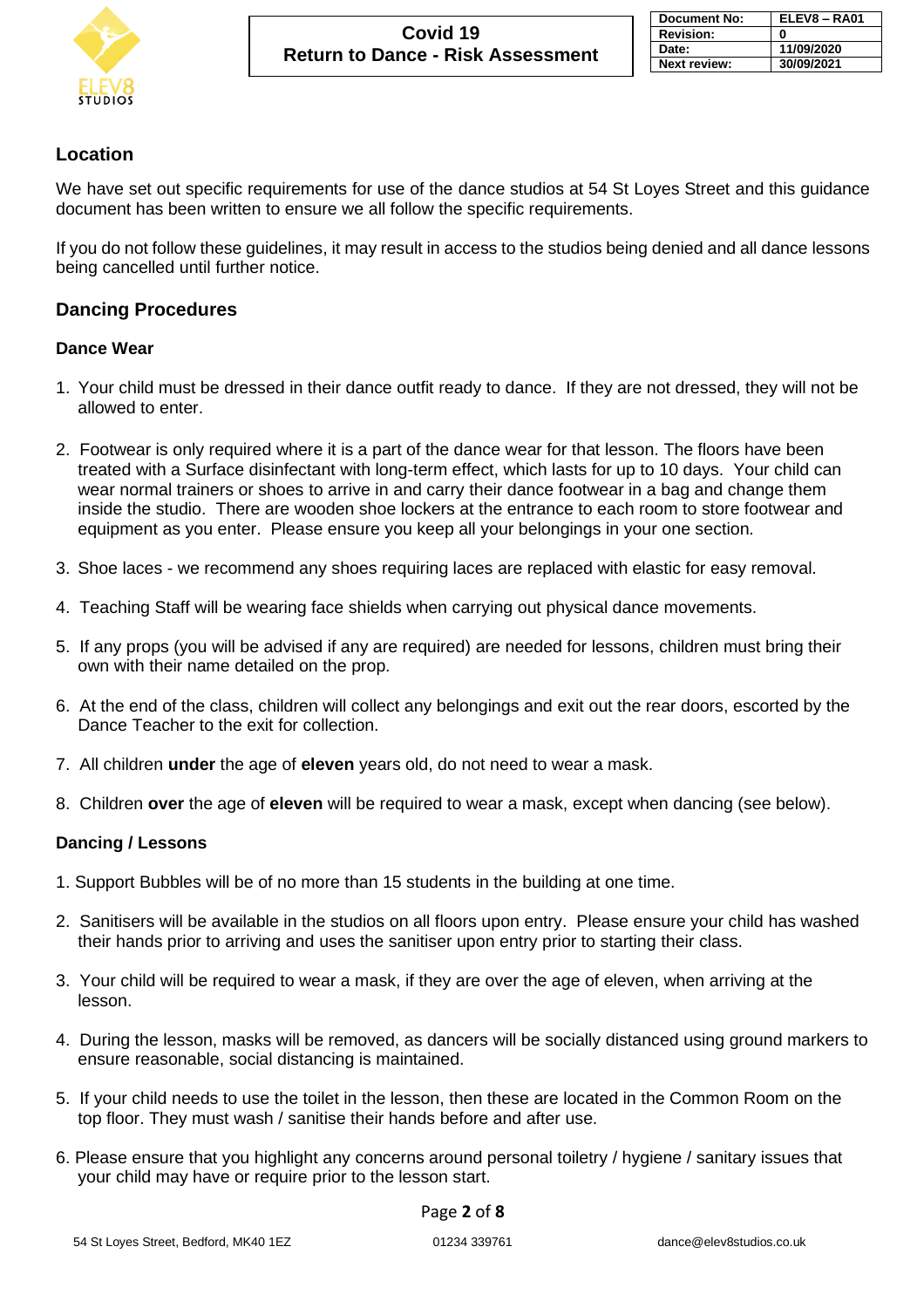

| <b>Document No:</b> | ELEV8-RA01 |
|---------------------|------------|
| <b>Revision:</b>    | 0          |
| Date:               | 11/09/2020 |
| <b>Next review:</b> | 30/09/2021 |

- 7. All props (you will be advised if any are required) that are needed for lessons must be brought labelled with your child's name on it where reasonably practicable. We cannot provide props, due to the risk of cross contamination.
- 8. Your child can bring water in to the lesson in their own labelled, water bottle and they must take this home with them at the end of each lesson. See Welfare Facilities for more details.
- 9. No food or snacks will be consumed on site by children during lessons. See Welfare Facilities for more details.
- 10. If any parent / guardian does not comply with the requirements of the lesson or access / egress procedures, your child will be refused access to the lesson. If a parent or guardian continues to ignore / breach the procedures set out in this document, then it may lead to a complete removal of further lessons for your child. You will still be liable for a terms fees and no refunds will be made.
- 11. Any left property will be disposed of as per government guidelines.

# **Safe Access / Egress Procedures**

The following information outlines the specific access / egress requirements and actions for dropping off and picking up your child.

Access / egress will always be through the rear doors to the studio from Brace Street.

To ensure we comply with Government guidelines and avoid cross contamination, please do not wait around outside talking with other parents.

Please be aware of potential vehicle movements within the car park area.

Ensure you use the Sanitiser as you enter the Studio.



Main Door Entrance / Exit

#### **Access**

- 1. All children will arrive and enter through the rear main door from Brace Street access road, where the Dance Teaching staff will be located to receive them.
- 2. Only children will be allowed to enter and will then be escorted to the studio room for their lesson.
- 3. No parents / guardians will be allowed access to the studio at any time.
- 4. If your child has specific medical issues or needs to take medication during lessons, then please read the information under Medical Requirements below.
- 5. If you believe you may be delayed in dropping off your child, please text or call to give advance warning of your delay.
- 6. To ensure you maintain government social distancing guidelines please do not stand outside talking to other parents / guardians.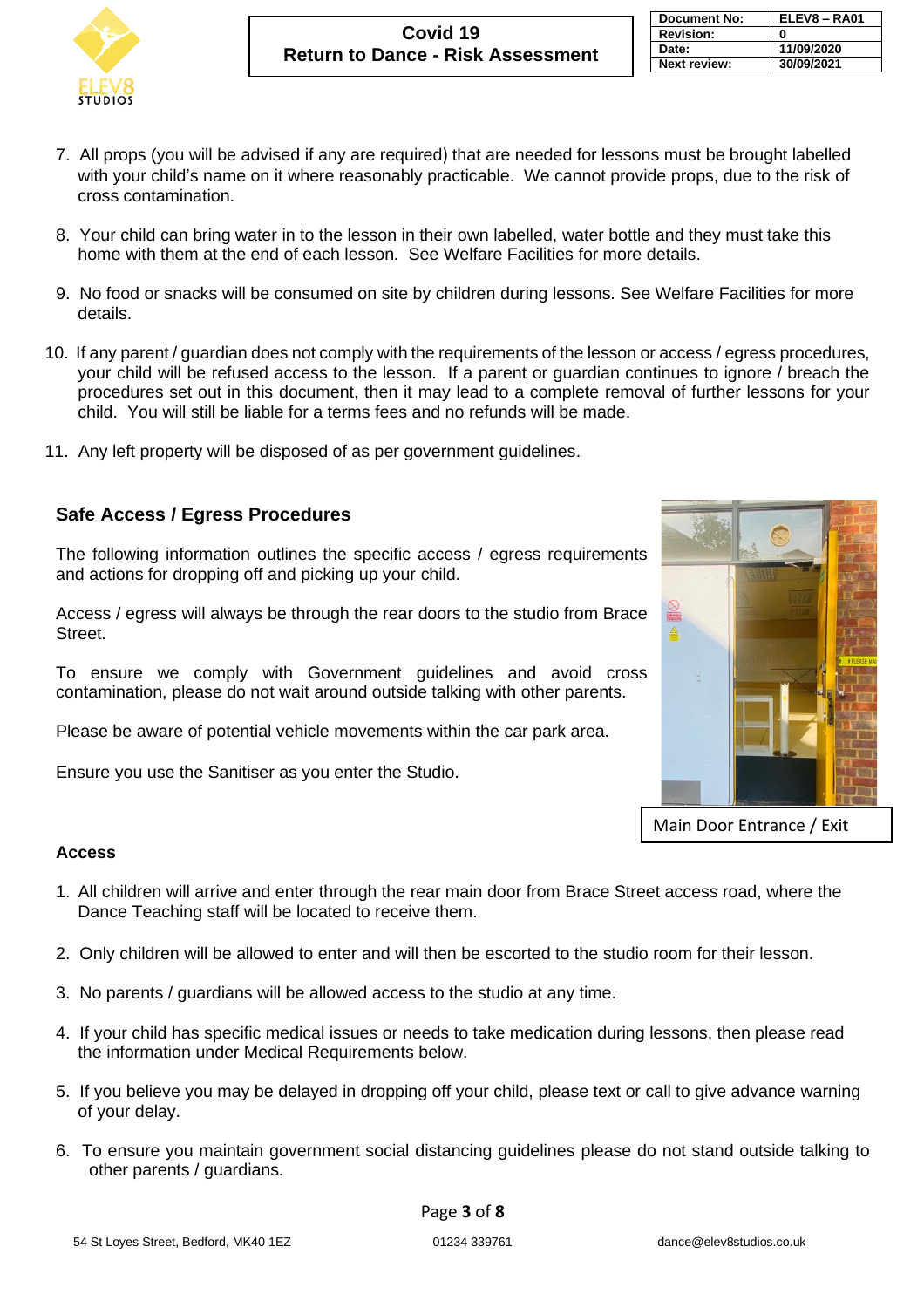

# **Egress**

- 1. The pick-up point is the same as when dropping off at the rear entrance. Parents / Guardians are to wait outside in the car park area to ensure safe distancing protocols are maintained. Please be aware of vehicle movements.
- 2. All children will exit the studio through the rear entrance leading to the car park. Do not approach or come into the studio, please wait for your child to come out to you.
- 3. No parents / guardians will be allowed access into the studio to pick up their child.
- 4. If there is inclement weather, then please ensure you bring umbrellas and your child will be escorted to you under protection direct to you.
- 5. Please ensure you arrive in plenty of time to pick up your child to avoid disruption to the egress procedures.
- 6. If you believe you may be delayed in picking up your child, please text or call to give advance warning of your delay.

# **Medical Requirements**

#### **Medical Needs, Conditions or Medication**

If your child has specific medical needs, issues or medication that they need during their lesson then please ensure you discuss this with the Teaching Staff. Please discuss this prior to the beginning of the term or as soon as the issue arises, so a strategy can be organised to manage the medical needs of your child.

### **Covid 19**

If you or any member of your family are self-isolating or shielding, then your child will not be able to attend lessons until you have been given the all clear or the quarantine period has been concluded.

If you or any of your family members are at significant risk or have underlying medical conditions, then you must give serious consideration to allowing your child to attend lessons. Please discuss this with the Teaching Staff if you have any concerns.

Whilst we will do everything within our capability to protect children from any contamination, we cannot be held responsible for your acts or omissions in regard to your own welfare and well-being.

#### **If a child in your dance support bubble has symptoms**

You will be requested to get a test done and await the test results to confirm the next steps, which will be guided by the test results. Call 111 for advice, as this will also help to determine if the concern needs to be escalated and the support bubble informed.

If the test result is positive, we will inform all parents of children within that support bubble as soon as possible and steps set out for isolation as per the requirements below. We aim to try and report the requirements within 48 hours, but this may depend on the time taken to receive the test results.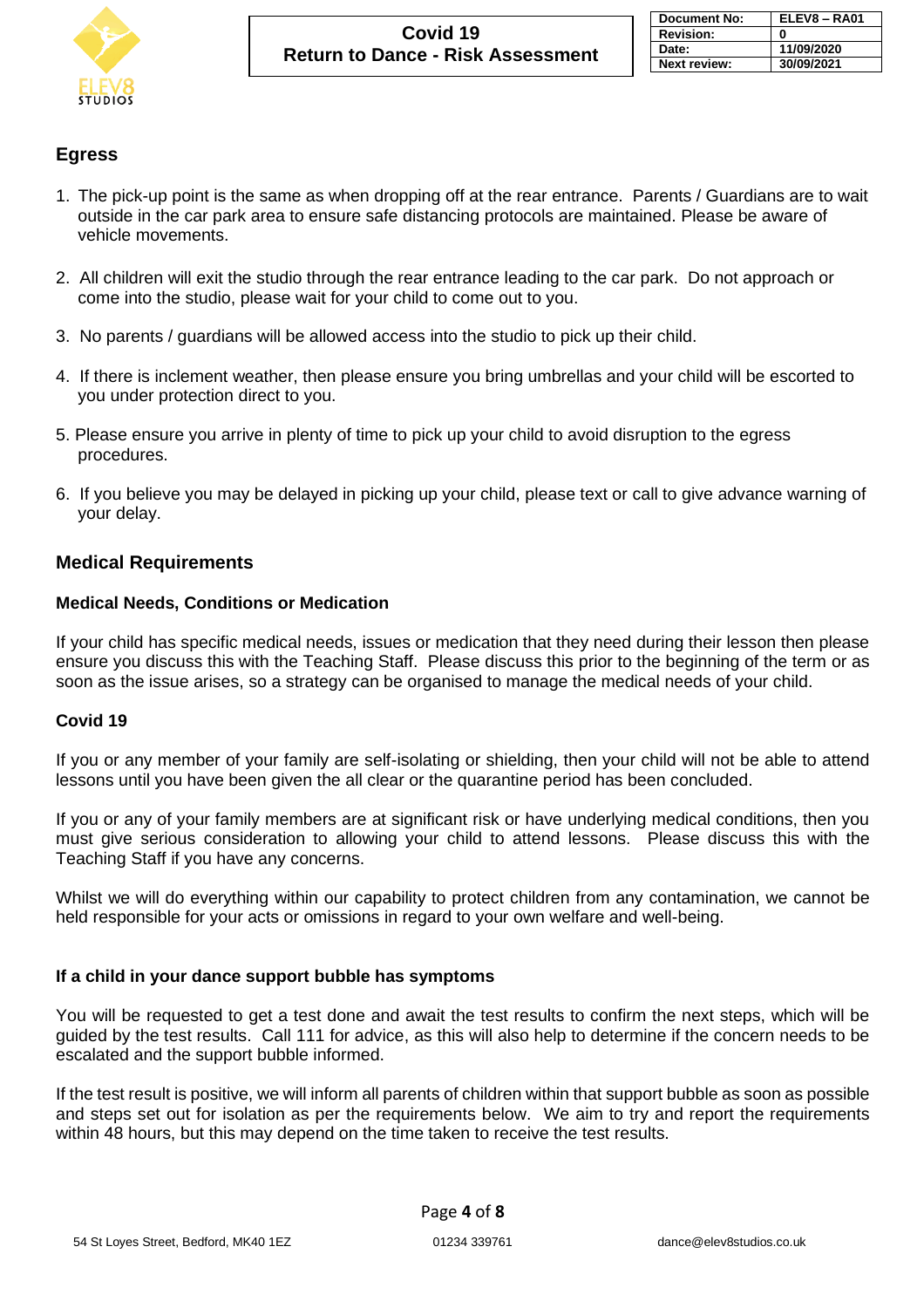

#### **The current requirement on support bubble infection**

#### **Living with Others**

If you live with others, all other household members need to stay at home and not leave the house for 14 days. The 14-day period starts from the day when the first person in the household became ill or if they do not have symptoms, from the day their test was taken. If anyone else in the household starts displaying symptoms, they need to stay at home for at least 10 days from when their symptoms appear, regardless of what day they are on in their original 14-day isolation period.

If you have symptoms, try and stay as far away from other members of your household as possible. It is especially important to stay away from anyone who is clinically vulnerable or clinically extremely vulnerable with whom you share a household.

#### **Self-Isolation**

If you have symptoms of COVID-19 however mild, self-isolate for at least 10 days from when your symptoms started. You should arrange to have a test to see if you have COVID-19. Do not go to a GP surgery, pharmacy or hospital.

If you are not experiencing symptoms but have tested positive for COVID-19, self-isolate for at least 10 days, starting from the day the test was taken. If you develop symptoms during this isolation period, restart your 10-day isolation from the day you developed symptoms.

After 10 days, if you still have a temperature you should continue to self-isolate and seek medical advice. You do not need to self-isolate after 10 days if you only have a cough or loss of sense of smell or taste, as these symptoms can last for several weeks after the infection has gone.

#### **Remember**

At this time of year, with slightly colder weather creeping in, we can be more prone to getting colds etc. so similar symptoms may present. Therefore getting a test done is essential and following Government guidance will help. Calling 111 for advice will also help to determine if the concern needs to be escalated and the support bubble informed.

#### **Emergency Procedures**

In the event of an emergency on site, all children, staff and visitors must follow the on-site emergency and evacuation arrangements and will be directed to the site assembly point. Cross Contamination will be manged as best as possible given the nature of the emergency, but the priority will be the safety of all people.

Communication with the emergency services will be managed by the Teaching Staff. Parents / guardians will be informed as soon as possible to organise pick up if the situation is not resolved and access back into the building is prohibited.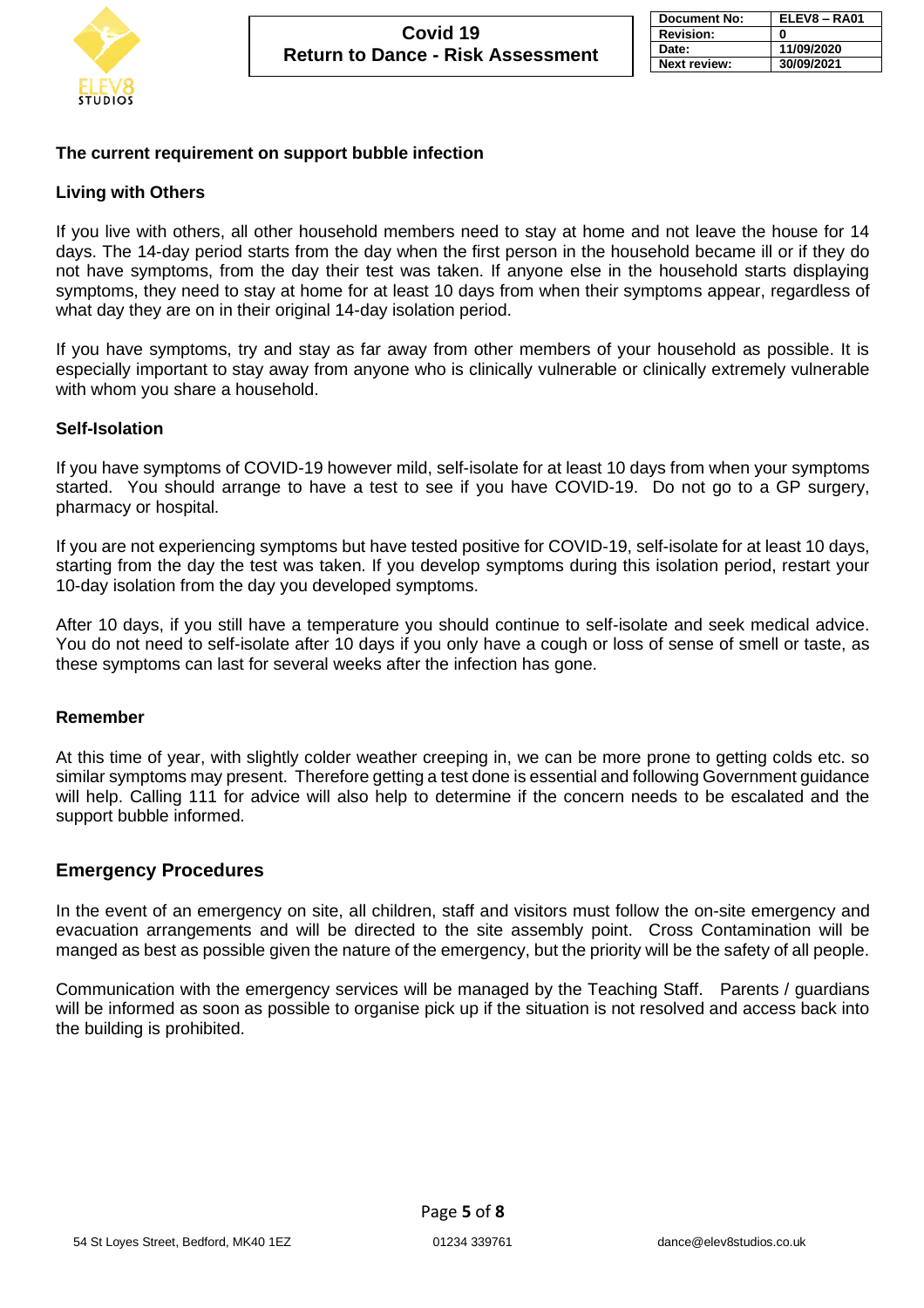

| <b>Document No:</b> | ELEV8 - RA01 |
|---------------------|--------------|
| <b>Revision:</b>    | 0            |
| Date:               | 11/09/2020   |
| <b>Next review:</b> | 30/09/2021   |

#### **First Aid**

Arrangements are covered by the trained first aider from the teaching staff. Where an accident / incident requires further medical intervention or emergency assistance, then parents / guardians will be contacted and informed of the procedures for retrieving your child or directions to the emergency facility.

**The nearest 24 hours Accident and Emergency hospital is**: **Bedford Hospital Accident & Emergency Department 1 Kempston Rd, Bedford MK42 9DJ**



#### **Fire Safety**

Arrangements are covered by the relevant on-site fire and emergency plan provided by ELEV8, in accordance with the Landlord of 54 St Loyes Street, who operate under standard fire procedures and in accordance with The Regulatory Reform (Fire Safety) Order 2005.

In the event of an evacuation all personnel are to stop the lesson and go to the agreed assembly point under the direction of the Dance Teaching Staff.

Immediate safety will always be the priority, but we will try to ensure cross contamination will be manged to a minimum.

#### **Nearest Fire Station: Bedford Fire Station Barkers Lane, Bedford. MK41 9LN**

#### **Welfare / Facilities**

There are welfare facilities on site and these include toilets and sinks for washing / sanitisation only, located in the common room. No tea/coffee facilities will be in use.

No eating will be allowed on site (unless the child has a medical condition, that requires food consumption, to ensure their health/welfare is maintained). Your child may bring a water bottle for their personal use only and labelled with their name on it.

There will be hand sanitiser provided by ELEV8 in the dance studios for use at all times for the dancers.

There will be an enhanced cleaning regime in place and all surfaces and floors will be regularly treated with Bacoban (including barres & banisters). There are Envirovent Air Flow Vents fitted. Door Handles are fitted with Anti-Bac Handles.

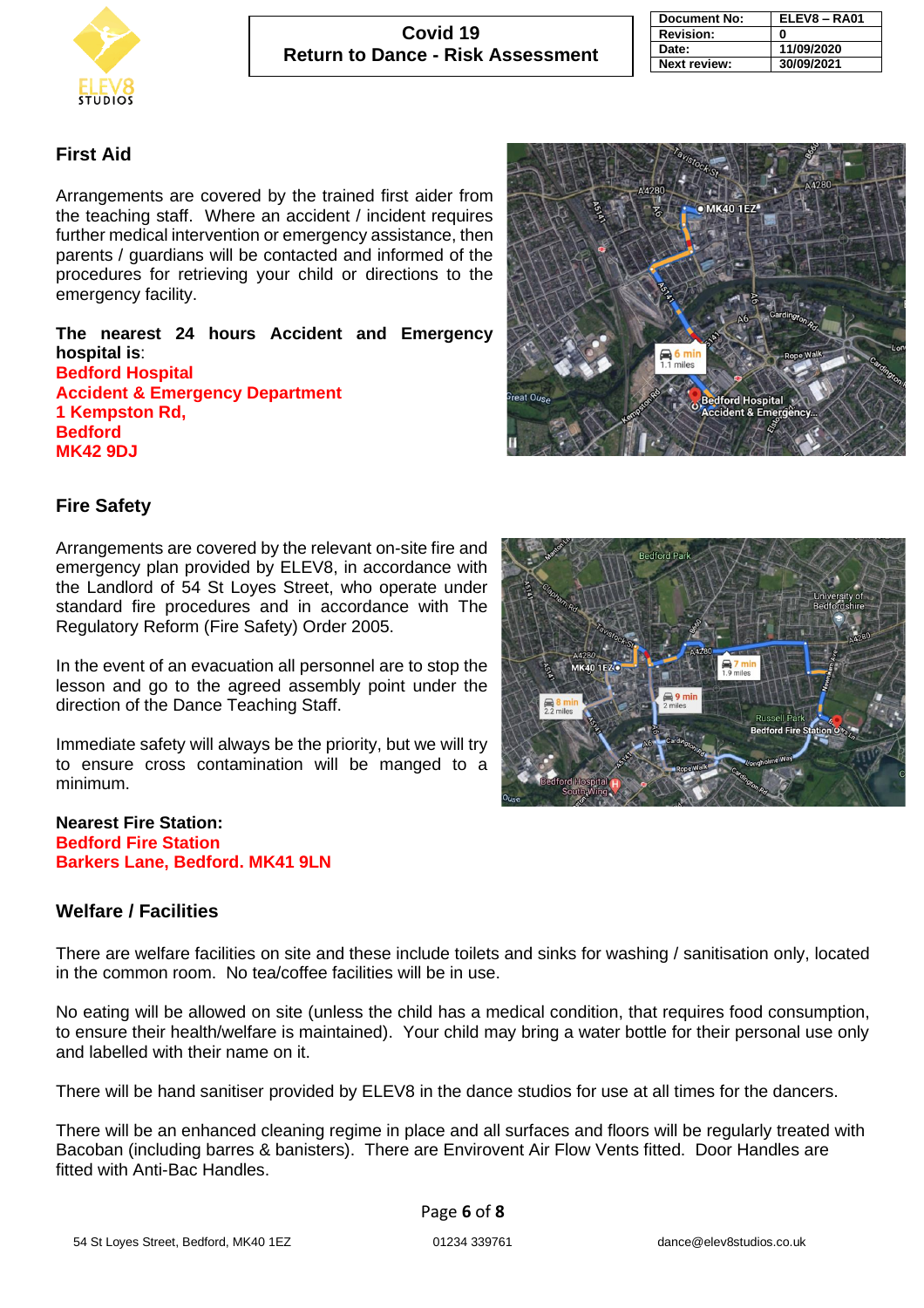

| <b>Document No:</b> | ELEV8 - RA01 |
|---------------------|--------------|
| <b>Revision:</b>    | O            |
| Date:               | 11/09/2020   |
| <b>Next review:</b> | 30/09/2021   |

# **Risk Assessment – 54 St Loyes Street - Dance Lessons.**

| <b>Hazard</b>                                                        | <b>Effect</b>                                                                                                                                                                                                                                                     | <b>Who is at Risk</b>                              | <b>Control Measures</b>                                                                                                                                                                                                                                                                                                                                                                                                                                                                                                                                                    | <b>Risk Rating</b><br>with Controls |              |                | <b>Further Actions/ Comments</b>                                                                                                                                                                                                                                                                                                                       | <b>Manager</b><br><b>Initials</b> |
|----------------------------------------------------------------------|-------------------------------------------------------------------------------------------------------------------------------------------------------------------------------------------------------------------------------------------------------------------|----------------------------------------------------|----------------------------------------------------------------------------------------------------------------------------------------------------------------------------------------------------------------------------------------------------------------------------------------------------------------------------------------------------------------------------------------------------------------------------------------------------------------------------------------------------------------------------------------------------------------------------|-------------------------------------|--------------|----------------|--------------------------------------------------------------------------------------------------------------------------------------------------------------------------------------------------------------------------------------------------------------------------------------------------------------------------------------------------------|-----------------------------------|
| Covid 19 - Virus<br><b>Transmission</b>                              | COVID-19 can cause a<br>range of symptoms of<br>wildly varying severity in<br>people. Some might be<br>asymptomatic or have mild<br>symptoms, while others are<br>sick enough to need<br>hospitalisation,<br>supplementary oxygen and<br>the use of a ventilator. | <b>Staff, Dancers</b><br>and family of<br>dancers. | • Follow all procedures / guidance as set out in this<br>document.<br>• Follow Government advice for Covid 19 and do not<br>put yourself, family members or Dance Teaching<br>Staff at risk if you think anyone has symptoms.<br>If you believe you or a member of your family has<br>any symptoms, seek advice and inform your<br>Dance Teacher as soon as possible, even if it has<br>occurred after a lesson so that we can take<br>necessary steps to inform all other families who<br>attended that lesson and may be affected.<br>Enhanced cleaning regime in place. |                                     | з            | $\overline{9}$ | The main symptoms of coronavirus are:<br>a high temperature<br>a new, continuous cough - this means<br>coughing a lot, for more than an hour,<br>or 3 or more coughing episodes in 24<br>hours<br>a loss or change to sense of smell or<br>taste - this means they cannot smell or<br>taste anything, or things smell or taste<br>different to normal. |                                   |
| <b>Access / Egress</b>                                               | <b>Cross Contamination</b><br>resulting from not<br>following guidance.                                                                                                                                                                                           | <b>Staff, Dancers</b><br>and family of<br>dancers. | • Follow procedures for dropping off and picking up<br>your child at the correct access / egress point.<br>Consider the Government social distancing rules<br>when waiting outside prior to and at the end of the<br>lesson.<br>Ensure you explain the requirements of the<br>procedures to your child so they understand why<br>you cannot come into the lesson with them.                                                                                                                                                                                                |                                     | $\mathbf{2}$ | 6              | • Ensure your child is dressed and<br>ready to attend lesson.<br><b>Entry to the Studio is strictly</b><br>prohibited for parents /<br>guardians. Please do not try to<br>gain access if you arrive early.                                                                                                                                             |                                   |
| <b>Medical Needs.</b><br><b>Conditions and</b><br><b>Medication.</b> | III effects to a current<br>condition or exposure to<br>predisposed or underlying<br>conditions.                                                                                                                                                                  | <b>Staff, Dancers</b><br>and family of<br>dancers. | • Discuss, as soon as possible, with Teaching Staff<br>if your child has specific medical needs, issues<br>or medication that they need during their lesson.<br>Do not attend lessons if you or a family member<br>is self-isolating or shielding. Inform teaching staff<br>of the situation.<br>• If a medical emergency occurs during a lesson<br>parents /guardians will be informed of the                                                                                                                                                                             |                                     | з            | 9              | • If you are feeling unwell, get a<br>test and follow the guidance<br>given, depending on the result of<br>the test. If you have or believe<br>you have the virus, then you must<br>isolate for 14 days<br>• If you have recently been in a<br>country affected by the virus, you<br>may need to be quarantined.<br>Check the travel advice pages for  |                                   |

# Page **7** of **8**

54 St Loyes Street, Bedford, MK40 1EZ 01234 339761 dance@elev8studios.co.uk